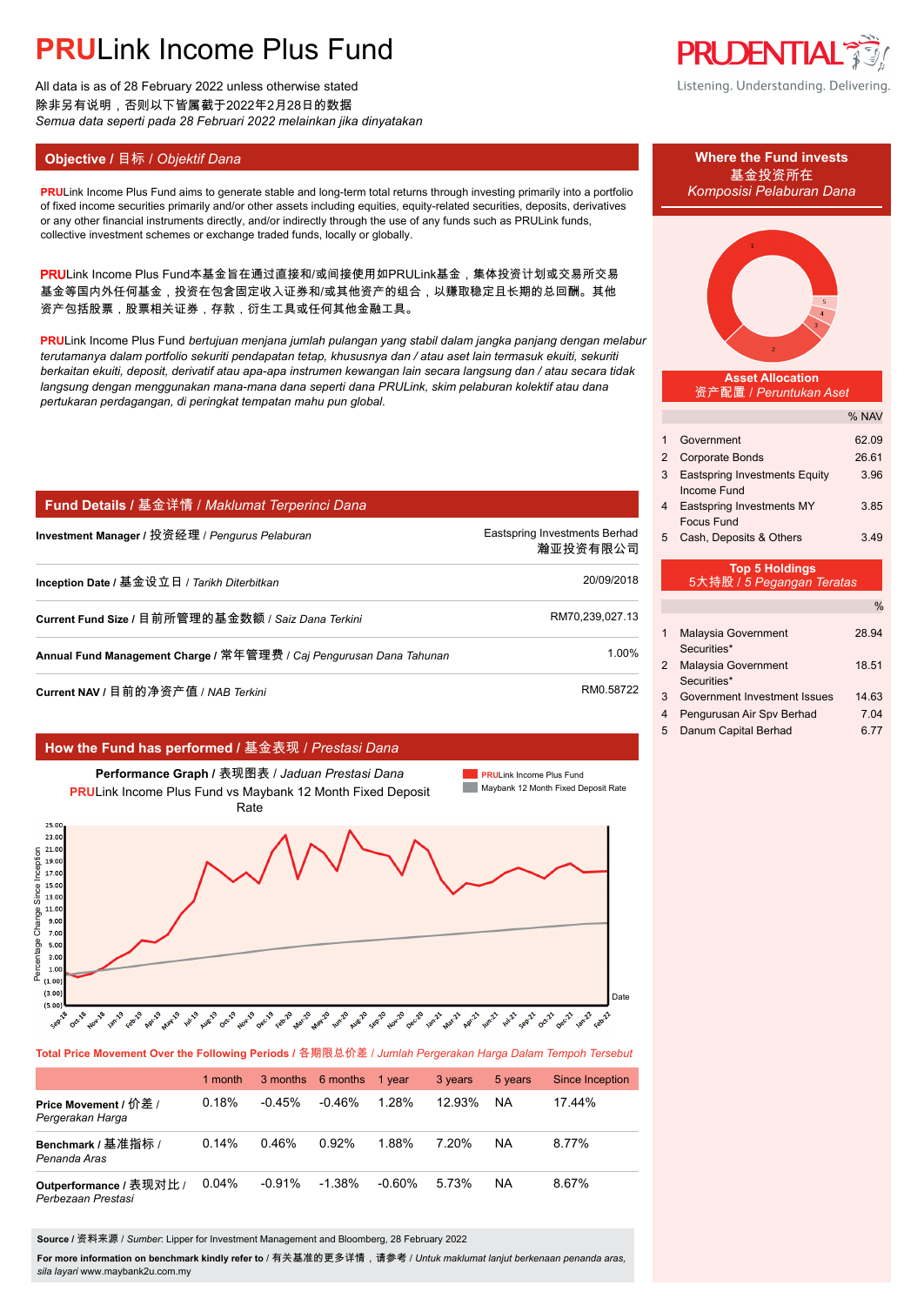## **PRUL** ink Income Plus Fund

All data is as of 28 February 2022 unless otherwise stated 除非另有说明,否则以下皆属截于2022年2月28日的数据 *Semua data seperti pada 28 Februari 2022 melainkan jika dinyatakan*

#### **Monthly Update /** 每月简报 / *Peningkatan Bulanan*

#### **Market Review /** 市场回顾 */ Tinjauan Bulanan*

#### **Equity /** 股票市场 */ Ekuiti.*

Malaysian equity markets closed higher in February despite volatility in global markets due to expectations of the US Federal Reserve tightening and Russia's invasion of Ukraine. Equity markets in Malaysia were buoyed from a rally in the plantation sector benefiting from the record high CPO prices that ended the month at RM7600/MT, whilst Brent crude oil prices hit USD109/bbl. The 4Q21 results season was stronger than expected as corporates benefitted from higher commodity prices (CPO and crude oil) and better sales following the lifting of the interstate travel ban in Oct 2021.

**PRUDENTIAL** 

Listening. Understanding. Delivering.

The FBMKLCI Index gained 96.01 points in February to close at 1,608.28 points, up 6.35%. The FBM Small Cap index gained 5.33% for the month but underperformed the FBMKLCI Index.

尽管全球市场因美联储收紧政策预期和俄罗斯入侵乌克兰而走势波动,马来西亚股市于2 月份收高,多谢种植领域涨势推动。原棕油价格以每公吨7600 令吉的历史新 高结束检讨月份下的交易,布伦特原油价格也触及每桶109 美元的水平;激励种植领域高奏凯歌。2021 年第四季度业绩季节表现较预期强劲,归功于企业在原棕油和 原油等商品价格走高下受惠,以及销售在跨州限制于2021 年 10 月取消后提高。

#### 富时隆综指于2月份起96.01点或6.35%,以1,608.28点挂收。富马小资本指数月内上涨5.33%,但跑输隆综指。

*Pasaran ekuiti Malaysia ditutup lebih tinggi pada bulan Februari walaupun volatiliti di pasaran global yang disebabkan oleh jangkaan pengetatan Rizab Persekutuan AS dan pencerobohan Rusia ke atas Ukraine. Pasaran ekuiti di Malaysia disokong oleh peningkatan sektor perladangan yang mendapat manfaat daripada harga rekod minyak sawit mentah (CPO) yang berakhir pada bulan tersebut pada RM7600 setan metrik, manakala harga minyak mentah Brent mencecah USD109 setong. Pelaporan perolehan 4Q21 lebih mantap daripada yang dijangkakan apabila sektor korporat mendapat manfaat daripada harga komoditi yang lebih tinggi (minyak sawit mentah dan minyak mentah) dan jualan yang lebih baik berikutan penarikan larangan perjalanan rentas negeri mulai Oktober 2021.*

*Indeks FBMKLCI menokok 96.01 mata pada bulan Februari lalu ditutup pada 1,608.28 mata, naik 6.35%. Indeks FBM Small Cap meningkat 5.33% dalam bulan tinjauan tetapi tidak mengatasi Index FBMKLCI.*

#### **Fixed Income /** 固定收益市场 */ Pendapatan Tetap*

*.* The Jan FOMC meeting minutes confirmed an increase in hawkishness as most officials viewed a faster pace of the federal funds rate hike was warranted on inflationary risk although no policy path was committed. The policymakers also noted the importance of retaining the flexibility in balance sheet reduction. The Jan 2022 inflation and core inflation of 7.5% YoY and 6.0% YoY prompted investors to project a more aggressive policy response from the Fed but yields have retreated from the peak on the Ukraine-Russia war. Separately, Fed Chair Powell said he is supportive of a 25bps hike in the upcoming FOMC meeting and did not rule out the possibility of larger than 25bps hikes later in 2022, while stressing the importance of being nimble in response to new data given the unfolding conflict in Ukraine.

Malaysia registered a 3.6% YoY GDP growth in 4Q2021 (3Q2021: -4.5% YoY) despite the estimated RM6.1b impact of floods in Dec 2021 (0.04% of GDP), bringing the 2021 full year GDP growth to 3.1% YoY on a broad-based recovery (2020: -5.6% YoY). More importantly, the strong rebound in 4Q2021 has brought GDP closer to pre-Covid levels and is expected to continue into 1H2022 amid capex recovery, strong external demand and further acceleration in the re-opening of economic activity and international borders as the government further relaxes Covid-19 SOPs.

Separately, Fitch Ratings reaffirmed Malaysia's sovereign rating at BBB+/Stable in Feb 2022 on the back of the country's strong and broad-based medium-term growth with a diversified export base that balances Malaysia's high debt level , lingering political uncertainty and limited budgetary flexibility.

As widely expected, Bank Negara Malaysia ("BNM") kept its Overnight Policy Rate unchanged at 1.75% at its Mar 2022 meeting. Globally, BNM noted that the overall recovery trajectory remains on track and more countries will transition to endemic management of Covid-19 but noted that inflation in many economies will remain elevated. Domestically, BNM indicated that growth will strengthen in 2022 on expansion in global demand, higher private consumption amid the improved labour market and targeted policy support as well as the expected reopening of international borders. However, these favourable factors appear to be moderated by the military conflict in Ukraine which is viewed as a "key risk" to global growth. Meanwhile, BNM expects inflation in Malaysia to remain moderate in 2022 although core inflation is set to normalise to around its long-term average. BNM continued to warn that the inflation outlook is subject to global commodity prices and prolonged supply-related disruptions.

Malaysia's MGS curve ended steeper in the month of Feb 2022. The yields of the 3-year and 10-year MGS declined 11bps and 1bp respectively to close at 2.71% and 3.67% while the yields of the 5-year and 15-year MGS rose 2bps and 3bps to close at 3.29% and 4.06% respectively. Meanwhile, yields of MGII closed mixed with yields of the 3-year and 15-year MGII declining 10bps and 14bps respectively to end the month at 2.81%, and 4.05% respectively while the 5-year and 10-year MGII closed the month higher at 3.43% (+16bps MoM) and 3.73% (+3bps MoM) respectively.

美联储公开市场委员会(FOMC)1月份会议纪要释放了更多鹰派信号。尽管当局没有对政策路径作出承诺,大部分官员认为,鉴于通胀风险,美联储加快联邦基金利 率的上调步伐是合理的举措。政策制定者还指出,保持缩减资产负债表的灵活性是至关重要的。2022 年 1 月通胀和核心通胀按年分别增长7.5%和6.0%,投资者预测 美联储将采取更积极的政策反应,但收益率已从乌克兰-俄罗斯战争的峰值回落。另一方面,美联储主席鲍威尔表示支持在即将召开的 FOMC 会议上加息25个基 点,同时不排除在 2022 年晚些时候升息超过 25 个基点的可能性,并强调鉴于乌克兰冲突不断扩大,该局必须灵活应对新数据。

尽管2021年 12 月发生的全国大水灾造成约61亿令吉的经济损失(占国内生产总值的0.04%),马来西亚 2021 年第四季度GDP按年增长3.6%(2021年第三季度:按 年-4.5%),使 2021 年全年经济在基础广泛的复苏下按年增长 3.1%(2020 年:按年-5.6%)。更重要的是,2021 年第四季度的强劲反弹使GDP 更接近疫情前的水 平,势头预计将持续到 2022 年上半年,归功于资本支出复苏、外部需求强劲以及政府进一步放宽新冠疫情标准作业程序,进一步加速经济活动和边境重新开放。

另外,惠誉评级在2022 年 2 月重申马来西亚主权评级为 BBB+/稳定,原因是中期增长强劲且基础广泛,同时多元化的出口基础平衡了马来西亚的高债务水平、挥之不 去的政治不确定性和有限的预算灵活性。

马来西亚国家银行("BNM")一如预期在2022年3月的会议上保持隔夜政策利率不变在1.75%。在全球范围内,国行指出,整体复苏轨迹仍处于正轨,更多国家将新冠 肺炎转为地方性流行病,但指出许多经济体的通胀率仍将居高不下。至于国内,国行表示,2022年成长将增强,多谢全球需求扩大、私人消费在劳动力市场改善下提 高、针对性的政策支持以及国际边界预期重新开放。然而,被视为全球增长"关键风险"的乌克兰军事冲突似乎抵销了这些有利因素。与此同时,国行预计马来西亚通胀 将于2022 年保持温和,尽管核心通胀将正常化至接近其长期平均水平。国行继续警告称,通胀前景将受到全球商品价格和长期供应中断的影响。

2022年2月,大马政府债券收益率曲线以更加陡斜的姿态挂收。3年和10年大马政府债券收益率分别下跌11和1个基点,以2.71%和3.67%结束当月的交易;5年和15年 大马政府债券收益率则分别走高2个和3个基点,报3.29%和4.06%。与此同时,大马政府投资票据收益率起落参半,3年和15年大马政府投资票据分别走低10和14个基 点,以2.81%和4.05%挂收;5年和10年则分别走高至3.43%(按月起+16个基点)和3.73%(按月起+3个基点)。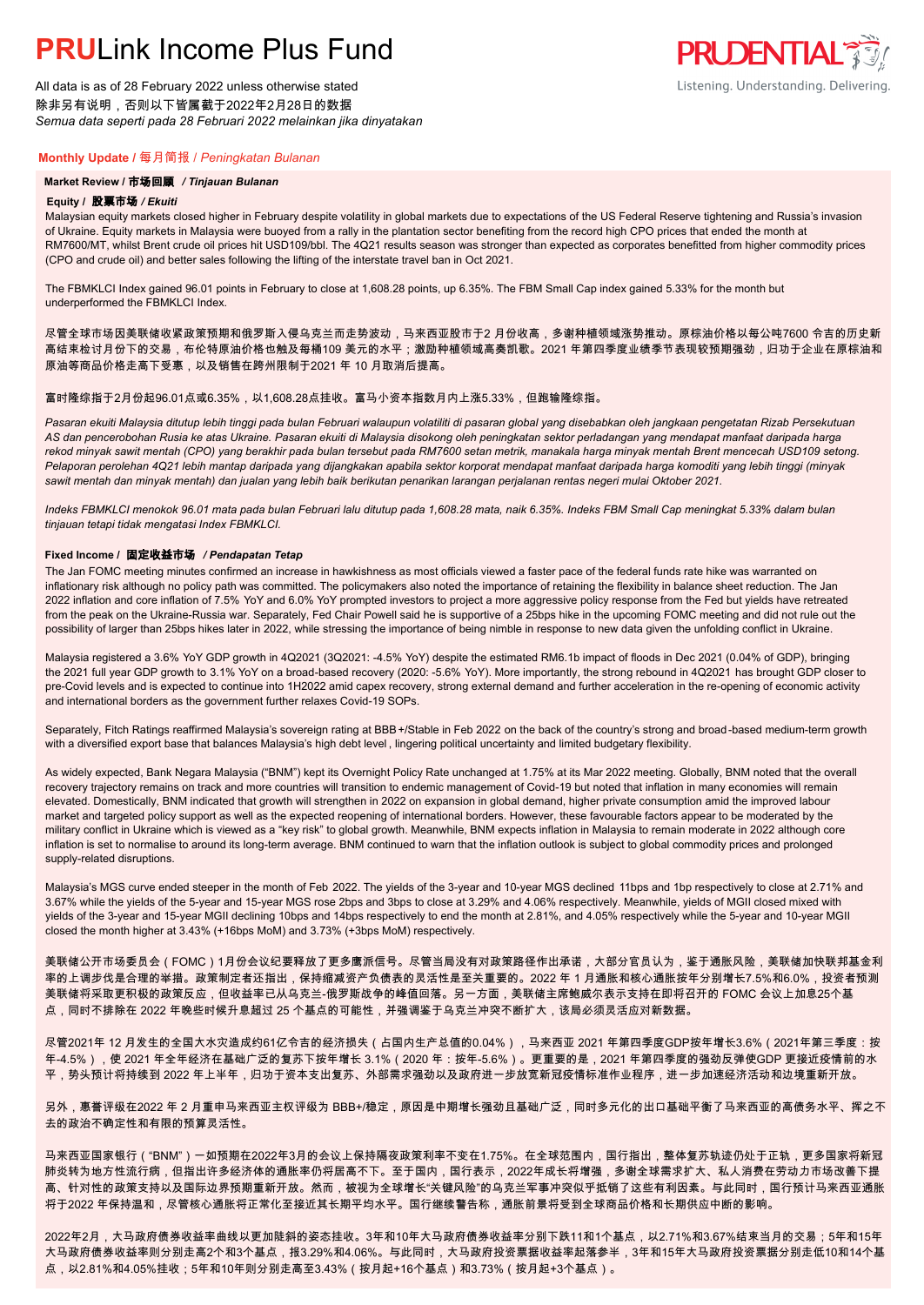### **PRU**Link Income Plus Fund



All data is as of 28 February 2022 unless otherwise stated 除非另有说明,否则以下皆属截于2022年2月28日的数据 *Semua data seperti pada 28 Februari 2022 melainkan jika dinyatakan*

*Minit mesyuarat FOMC Januari mengesahkan nada agresif yang semakin kuat kerana kebanyakan pegawai melihat tempo kenaikan kadar dana persekutuan yang lebih pantas mewajarkan risiko inflasi meskipun tiada laluan dasar yang pasti. Penggubal dasar juga menyatakan pentingnya mengekalkan fleksibiliti pengurangan kunci kira-kira. Inflasi 7.5% tahun ke tahun (YoY) dan inflasi teras 6.0% YoY pada Januari 2022 telah mendorong pelabur untuk mengunjurkan tindak balas dasar yang lebih agresif dari Fed tetapi hasil menyusut ekoran kemuncak perang Ukraine-Rusia. Secara berasingan, Pengerusi Fed Powell berkata beliau menyokong kenaikan 25 mata asas menjelang mesyuarat FOMC yang akan datang dan tidak menolak kemungkinan kenaikan melebihi 25 mata asas di kemudian tahun 2022, sambil menekankan pentingnya bergerak lincah sebagai tindak balas kepada data baru berikutan konflik yang melanda Ukraine.*

*Malaysia mencatatkan pertumbuhan KDNK 3.6% YoY pada 4Q2021 (3Q2021: -4.5% YoY) walaupun dianggarkan impak banjir sekitar RM6.1 bilion r pada 2021 Disember (0.04% daripada KDNK), maka pertumbuhan KDNK tahun 2021 menjadi 3.1% YoY berasaskan pemulihan meluas (2020: -5.6% YoY). Lebih penting lagi, pemulihan 4Q2021 yang kukuh telah mendorong KDNK lebih dekat pada tahap pra-Covid dan dijangka akan berterusan pada setengah tahun pertama 2022 di tengah-tengah pemulihan pengembangan modal, permintaan luar yang kukuh di samping pecutan pembukaan semula aktiviti ekonomi dan sempadan antarabangsa sebaik kerajaan melonggarkan lagi SOP Covid-19.*

*Secara berasingan, Fitch Ratings mengesahkan penarafan kerajaan Malaysia di tahap BBB+/ stabil pada 2022 Februari berikutan pertumbuhan jangka sederhana negara yang kukuh lagi meluas dengan kepelbagaian eksport mengimbangi tahap hutang yang tinggi, ketakpastian politik yang berlegar dan fleksibiliti belanjawan yang terhad.*

*Seperti yang dijangkakan, Bank Negara Malaysia ("BNM") mengekalkan Kadar Dasar Semalamannya pada 1.75% semasa mesyuarat Mac 2022. Di peringkat global, BNM menyatakan bahawa keseluruhan trajektori pemulihan berada di landasan dan lebih banyak negara akan beralih kepada pengurusan endemik Covid-19 namun menyatakan bahawa inflasi dalam banyak ekonomi akan terus meningkat. Secara domestik, BNM menunjukkan bahawa pertumbuhan akan mengukuh pada tahun 2022 ekoran pengembangan permintaan global, penggunaan swasta yang lebih tinggi di tengah-tengah pasaran buruh yang lebih baik dan sokongan dasar yang disasarkan serta jangkaan pembukaan semula sempadan antarabangsa. Namun begitu, faktor-faktor yang menggalakkan ini disederhanakan oleh konflik ketenteraan di Ukraine yang dilihat sebagai "risiko utama" kepada pertumbuhan global. Sementara itu, BNM menjangkakan inflasi di Malaysia kekal sederhana bagi tahun 2022 walaupun inflasi teras ditetapkan untuk penormalan pada sekitar purata jangka panjangnya. BNM terus memberi amaran bahawa prospek inflasi tertakluk kepada harga komoditi global dan gangguan yang berkaitan dengan bekalan yang berlarutan.*

*Keluk MGS Malaysia berakhir lebih curam pada bulan Februari 2022. Hasil MGS 3 tahun dan 10 tahun masing-masing merosot 11 mata asas dan 1 mata asas lalu ditutup pada 2.71% dan 3.67%, manakala hasil MGS 5 tahun dan 15 tahun menokok 2 mata asas dan 3 mata asas, ditutup pada 3.29% dan 4.06%. Sementara itu, hasil MGII ditutup bercampur-campur dengan hasil MGII 3 tahun dan 15 tahun masing-masing merosot 10 mata asas dan 14 mata asas lalu menamatkan bulan tinjauan pada 2.81%, dan 4.05% manakala MGII 5 tahun dan 10 tahun ditutup pada 3.43% [+16 mata asas bulan ke bulan (MoM)] dan 3.73% (+3 mata asas MoM).*

#### **Market Outlook /** 市场展望 */ Gambaran Bulanan*

#### **Equity /** 股票市场 */ Ekuiti .*

The resulting impact of the Ukraine-Russia conflict of higher commodity prices would have been slight positive for Malaysia given that Malaysia is a net oil exporting country and one of the larger exporters of crude palm oil. However, the flip side is the government finances which will be stretched even more with the much higher fuel subsidies they will now need to provide given the capped prices of RON95 and subsidized diesel prices offered at the pump. Reopening has been on track as more restrictions are being slowly lifted but continued high new Covid-19 cases daily will be a dampener on consumer behavior. Recurring destructive flood incidences in Malaysia will be negative for long term investments. Politics will remain in the limelight with the upcoming Johor State Elections, which could well have a bearing on how early the GE15 will be called. Nevertheless, the recent market corrections may provide an opportunity to accumulate fundamentally strong stocks at better valuations.

鉴于马来西亚是石油净出口国和较大的原棕油出口国之一,乌克兰-俄罗斯冲突导致商品价格上涨为大马带来轻微的利好效益。然而,另一方面,政府财政将更加捉襟 见肘;在政府为RON95汽油设定了顶价并提供柴油价格补贴的情况下,它目前需要提供更高的燃料补贴。随着更多限制逐渐解除,重新开放已步入正轨,但每天持续 高企的Covid-19 新增病例将抑制消费者行为。大马经常发生破坏性的严重水灾事件将对长期投资产生负面影响。柔佛州即将迎来州选举,使政治继续成为焦点;此发 展与第15 届全国大选举行的时间息息相关。尽管如此,最近的市场调整或提供了良机,让投资者以更佳的估值积累基本面强劲的股票。

*Impak harga komoditi lebih tinggi yang terhasil daripada konflik Ukraine-Rusia sedikit positif bagi Malaysia memandangkan Malaysia merupakan negara pengeksport minyak bersih dan salah satu pengeksport minyak sawit mentah yang lebih besar. Walau bagaimanapun pada sisi lain, kewangan kerajaan akan lebih meregang susulan subsidi bahan api yang lebih tinggi yang perlu disediakan sementelah harga RON95 yang dihadkan dan harga diesel bersubsidi yang ditawarkan di stesen pam minyak.*

*Pembukaan semula berada di landasan berikutan lebih banyak sekatan sedang ditarik balik secara perlahan-lahan tetapi kelangsungan kes baru Covid-19 setiap hari akan menjadi penebat tingkah laku pengguna. Insiden banjir buruk yang berulang kali di Malaysia akan menjadi unsur negatif bagi pelaburan jangka panjang. Politik akan kekal menarik perhatian menjelang pilihan raya negeri Johor tidak lama lagi, yang dapat memberi petunjuk kepada seberapa awal PRU15 akan diumumkan. Namun begitu, pembetulan pasaran baru-baru ini boleh menyediakan peluang untuk mengumpulkan stok yang ampuh dengan penilaian yang lebih baik.*

#### **Fixed Income /** 固定收益市场 */ Pendapatan Tetap*

*.* Malaysia's headline inflation rate decelerated to 2.3% YoY in Jan 2022 (Dec 2021: 3.2% YoY) as higher Food & Non-Alcoholic Beverages (+3.6% YoY) and Transport (+6.0% YoY) inflations were partially offset by a softer growth in Housing , Water, Electricity, Gas and Other Fuels (+0.7 % YoY) price. Having said that, core inflation rose to +1.6% YoY compared to 1.1% YoY in the previous month. Given the government's commitment to ensure price stability of basic necessities , inflation rate for 2022 is expected to remain modest, averaging 2% to 3%.

There will be three auctions in the month of Mar 2022, the re-opening of the 15 Y MGS 04/37, the re-opening of the 20-year MGII 09/41 and the re-opening of the 3 Y MGS 03/25. While there is still ample liquidity in the system, the outcome of these auctions is likely to be influenced by prevailing market sentiment. On the corporate front, we expect mixed demand for corporate bonds as investors continue to be selective in their investments.

The developments in Ukraine have shocked the financial markets globally. The various sanctions imposed, news on Russia halting fertilizer exports as well as the US and its allies discussing about a possible ban on Russian oil imports have kept commodity prices at elevated levels, giving rise to stagflation fears. The fears have been reflected in the flattening of the UST yield curve with the spread between the 2-year and 10-year UST narrowing to around 25bps compared to about 80bps in early Jan 2022. While inflationary pressures had stayed relatively muted for most Asian countries in 2021, the risk of the spike in commodity prices aggravating inflation and adversely affecting growth recovery could be substantial if the crisis is prolonged .

Malaysia's sovereign yield curve closed mixed in the month of Feb 2022. Globally, markets were driven by inflation concerns and the worsened Ukraine-Russia crisis in the month while the domestic bond market remained resilient during this period. We expect the soaring oil prices, the great uncertainty over the Ukraine-Russia crisis as well as the pace and extent of the Fed's policy normalization to be the focus of investors amid a lack of domestic catalyst in the near future . For 2022, we believe the main themes surrounding the Malaysian bond market are Malaysia's economic growth , monetary policy normalization, potential general elections and the supply-demand dynamics. On balance, we still see bonds facing some headwinds in the medium-term on the back of an expected sustainable economic recovery, still unfavourable demand-supply dynamics and some inflationary pressures, triggered by elevated global commodity prices.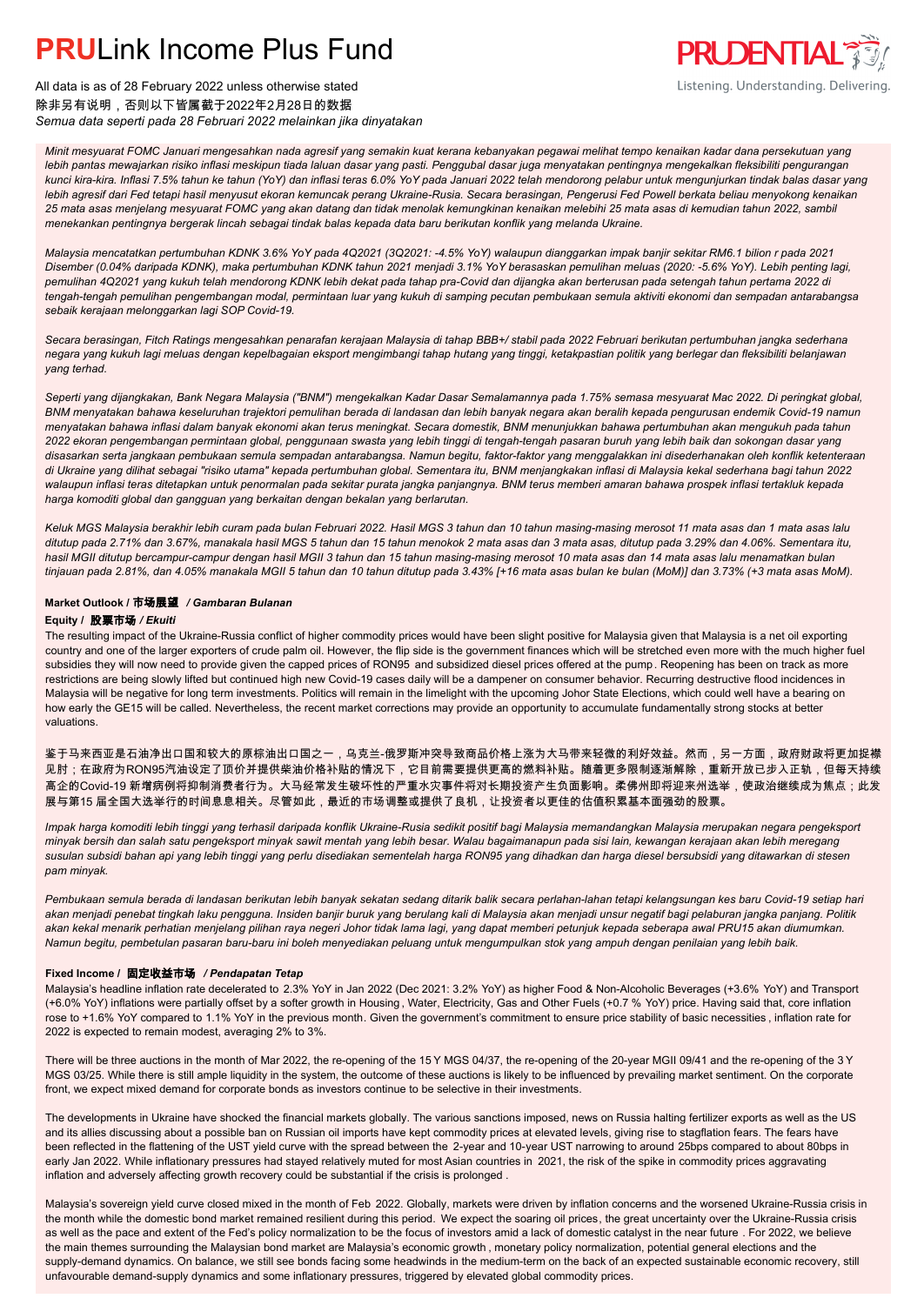### **PRUL** ink Income Plus Fund



All data is as of 28 February 2022 unless otherwise stated 除非另有说明,否则以下皆属截于2022年2月28日的数据 *Semua data seperti pada 28 Februari 2022 melainkan jika dinyatakan*

马来西亚总体通货膨胀率于2022年1月按年减速到2.3%(2021年12月:按年3.2%)。食品与非酒精饮料和运输走高,按年分别起+3.6%和+6.0%;但住 房、水、电、天然气和其他燃料价格(按年+0.7%)增长放缓部分抵消了其他类别走高带来的影响。尽管如此,核心通货膨胀按年增长到+1.6%,比较之前一个月的是 按年1.1%。鉴于政府承诺确保必需品价格稳定,预计 2022 年的通货膨胀率将保持在 2% 至 3% 的适中范围。

2022年3月将有三项招标,包括15年期大马政府债券04/37、20年期大马政府投资票据09/41和3年期大马政府债券03/25的增额发行。尽管系统中仍有充裕的流动 性,这些招标的结果料将取决于当前的市场情绪。企业债券方面,我们预料市场对企业债券的需求将参差不齐,因为投资者继续在投资方面保持选择性。

乌克兰的事态发展在全球金融市场抛下了震撼弹。各种制裁的实施、俄罗斯中止化肥出口以及美国和其盟友讨论可能禁止俄罗斯石油进口等消息使大宗商品价格处于 高位,引发了市场对滞胀的担忧。这种顾虑反映在美国国债收益率曲线的趋平走势上,两年期和 10 年期美国国债收益率之间的利差收窄至 25 个基点左右,2022 年 1 月上旬的是约为 80 个基点。尽管大多数亚洲国家2021 年的通胀压力相对保持温和,如果危机持续下去,大宗商品价格飙升加剧通货膨胀并对增长复苏产生不利影响 的风险可能会很大。

2022年2月,马来西亚主权收益率曲线以起落参半的姿态挂收。在全球范围内,市场受到通胀顾虑和月内乌克兰-俄罗斯危机恶化的左右,而国内债券市场在此期间保 持坚韧。在近期国内缺乏催化剂的情况下,我们预计油价飙升、乌俄危机引发的巨大不确定性以及美联储政策正常化的步伐和程度将成为投资者关注的焦点。2022 年,我们认为围绕马来西亚债券市场的关键主题包括大马的经济增长、货币政策正常化、潜在的全国大选以及供需动态。总的来说,在预期的可持续经济复苏、依然 不利的供需动态和全球大宗商品价格上涨引发通胀压力的背景下,我们仍然认为债券将在中期内面临逆风。

*Kadar inflasi utama Malaysia berkurangan kepada 2.3% YoY pada Januari 2022 (Disember 2021: 3.2% YoY) berikutan Makanan & Minuman Bukan Alkohol (+ 3.6% YoY) yang lebih tinggi dan inflasi Pengangkutan (+ 6.0% YoY) sebahagiannya diimbangi oleh pertumbuhan harga yang lebih lembut sektor Perumahan, Air, Elektrik, Gas dan Bahan Api Lain (+0.7% YoY). Oleh yang demikian, inflasi teras meningkat kepada + 1.6% YoY berbanding 1.1% YoY pada bulan sebelumnya. Mengambil kira komitmen kerajaan untuk memastikan kestabilan harga keperluan asas, kadar inflasi bagi 2022 dijangka akan kekal sederhana, dengan purata 2% hingga 3%.*

*Terdapat tiga lelongan pada bulan Mac 2022, pembukaan semula MGS 04/37, pembukaan semula MGII 20 tahun 09/41 dan pembukaan semula MGS 03/25. Meskipun kecairan dalam sistem masih mengucur, hasil lelongan ini mungkin akan dipengaruhi oleh sentimen pasaran semasa. Meninjau sektor korporat, kami menjangkakan permintaan ke atas bon korporat akan bercampur-campur memandangkan para pelabur terus selektif dalam pelaburan mereka.*

*Perkembangan di Ukraine telah mengejutkan pasaran kewangan di seluruh dunia. Susulan pelbagai sekatan yang dikenakan, berita mengenai eksport baja Rusia yang terhenti, begitu juga AS dan sekutunya membincangkan tentang kemungkinan pengharaman import minyak Rusia telah menetapkan harga komoditi pada paras yang tinggi telah menimbulkan ketakutan stagflasi. Ketakutan dicerminkan oleh keluk hasil UST yang mendatar, dengan spread antara UST 2 tahun dan 10 tahun menyempit sekitar 25 mata asas berbanding kira-kira 80 mata asas pada awal Januari 2022. Walaupun tekanan inflasi masih lagi rendah secara relatif bagi kebanyakan negara Asia pada tahun 2021, namun risiko kenaikan harga komoditi yang memburukkan lagi inflasi dan menjejaskan pemulihan pertumbuhan boleh menjadi cukup besar jika krisis tersebut berpanjangan.*

*Keluk hasil kerajaan Malaysia ditutup bercampur-campur pada bulan Februari 2022. Di peringkat global, pasaran didorong oleh kebimbangan inflasi dan krisis Ukraine-Rusia yang semakin parah pada bulan itu sementara pasaran bon domestik kekal mapan dalam tempoh yang sama. Kami menjangkakan harga minyak akan melambung tinggi, ketakpastian yang besar seputar krisis Ukraine-Rusia serta tempo dan tahap normalisasi dasar Fed akan menjadi tumpuan pelabur di tengah-tengah kekurangan pemangkin domestik dalam masa terdekat. Bagi tahun 2022, kami percaya tema utama yang menyelubungi pasaran bon Malaysia adalah pertumbuhan ekonomi Malaysia, normalisasi dasar monetari, kemungkinan pilihan raya umum dan dinamik permintaan-penawaran. Menyorot keseimbangan, kami masih melihat bon yang mendepani tantangan dalam jangka sederhana susulan pemulihan ekonomi yang dijangkakan, dinamik permintaan-penawaran yang suram dan sebilangan tekanan inflasi yang dicetuskan oleh harga komoditi global yang meningkat.*

#### **Fund Review & Strategy /** 基金表现评论与投资策略 */ Tinjauan dan Strategi Dana*

The Fund returned 0.18% for the month, outperforming the benchmark return of 0.14% by 0.04%. Year-to-date, the Fund returned -1.04%, underperforming the *.* benchmark return of 0.30% by 1.34%.

For fixed income, Malaysia's sovereign bond yields across the curve closed mixed . The outperformance in the month was attributed to a recovery in certain bond prices following a decline in January. The Malaysian bond market has been relatively subdued despite significant global volatility in global rates markets. For equity, the underlying Eastspring Investments Equity Income Fund underperformed the benchmark due to stock selection and underweight in plantation stocks. Eastspring Investments MY Focus Fund underperformed the benchmark during the month due to poor performance of technology stocks in the portfolio and underweight in Sime Plantation, IOI Corp and Press Metal.

The Fund is looking to add exposure in equities on the back of stronger global PMI trend as well as improving technical indicators.

Within the fixed income space, the Fund's strategy remains to accumulate long-dated government bonds to meet the fund objective. Going forward, we expect the local bond market movement to be anchored by the domestic risk factors such as the sustainability of economic and public finances recovery, inflation expectations, bond supply and demand dynamics, policy setting as well as politics.

As of end-February 2022, the Fund has 88.7% exposure in bonds and 7.8% in equities (versus Neutral position of 92:8 bond:equity).

本基金月内的回酬是0.18%,基准的是0.14%,所以跑赢基准0.04%。年度至今,此基金录得-1.04%回酬,较提供0.30%回酬的基准逊色1.34%。

固定收益方面,马来西亚主权债券收益率曲线以起落参半的姿态结束交易。表现超越是因为特定债券价格于 1 月份下跌后回升。尽管全球利率市场大幅波动,马来西 亚债券市场相对走势温和。至于股票,所投资的瀚亚投资股票收益基金走势较基准逊色,归咎于选股和减持种植股的部署。瀚亚投资MY焦点基金月内也跑输基准,因 为投资组合内的科技股表现落后,以及减码森那美种植(Sime Plantations)、IOI集团(IOI Corp)和齐力工业(Press Metal)。

在全球采购经理人指数趋势走强以及技术指标改善的背景下,基金正寻求增加股票敞口。

固定收入方面,此基金的策略依然是累积长期政府债券,以达到基金目标。展望未来,我们预计本地债券市场走势将受国内风险因素主导,例如经济和公共财政复苏 的可持续性、通胀预期、债券供求动态、政策制定以及政治情况。

截至2022年2月底,此基金在债券的投资比重为88.7%,股票的是7.8%(对比92:8债券:股票的中和部署)。

*Dana menjana pulangan 0.18% untuk bulan ini, mengatasi pulangan penanda aras 0.14% sebanyak 0.04%. Sejak awal tahun hingga kini, Dana mengembalikan pulangan -1.04%, tidak mengatasi pulangan penanda aras 0.30% sebanyak 1.34%.*